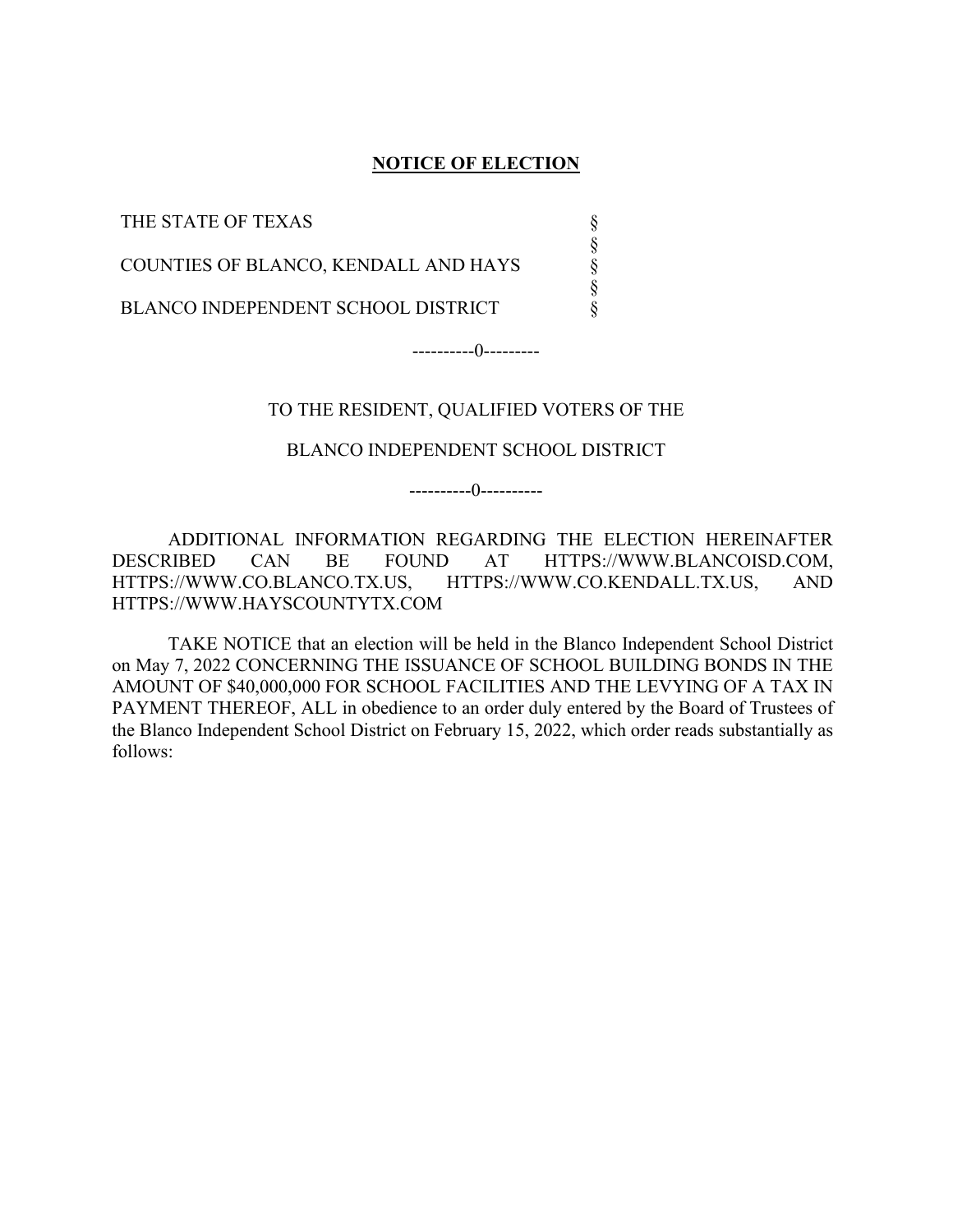### **AN ORDER CALLING A BOND ELECTION TO BE HELD BY THE BLANCO INDEPENDENT SCHOOL DISTRICT, MAKING PROVISION FOR THE CONDUCT OF THE ELECTION, AND RESOLVING OTHER MATTERS INCIDENT AND RELATED TO SUCH ELECTION**

\* \* \* \* \* \* \* \* \* \* \* \* \* \* \* \* \* \* \* \* \* \*

WHEREAS, the Board of Trustees (the *Board*) of the BLANCO INDEPENDENT SCHOOL DISTRICT (the *District*), located in Blanco, Kendall and Hays Counties, Texas, hereby finds and determines that an election should be held to determine whether the District shall be authorized to issue bonds of the District in the amount and for the purposes hereinafter identified (the *Election*); and

WHEREAS, concurrently with the Election, the District is conducting an election for certain Board trustee positions; and

WHEREAS, Section 11.0581, as amended, Texas Education Code requires that an election for trustees positions, along with any other District election held concurrently therewith, be conducted jointly with a municipality including territory of the District on Election Day (defined herein); and

WHEREAS, the District anticipates conducting its Board election and the Election jointly with the City of Blanco, Texas (the *City*), which is a municipality within the District, on Election Day only (and unless the City cancels its election, in which case the District's compliance with Section 11.0581, as amended, Texas Education Code is no longer required because of, as described above, impossibility), in a manner permitted under applicable Texas law; and

WHEREAS, the District will conduct the Election in accordance with the laws of Texas (the *State*) and applicable federal laws; and

WHEREAS, the Election may be held jointly with other political subdivisions (such other political subdivisions, collectively, the *Participants*), as provided pursuant to the provisions of an election services agreement and/or a joint election similar agreement between or among (as applicable) the District and any Participants, entered into in accordance with provisions of Section 271.002, as amended, Texas Election Code; and

WHEREAS, the Board hereby finds and determines that the necessity to construct various capital improvements within the District necessitates that it is in the public interest to call and hold the Election at the earliest possible date to authorize the issuance of general obligation bonds for the purposes hereinafter identified; and

WHEREAS, the Board hereby finds and determines that the anticipated capital improvements may be submitted to the qualified voters of the District as a single proposition as authorized by Section  $45.003(g)$  of the Code because these capital improvements will be predominantly used for educational and administrative purposes and are not the type of facilities described in Section  $45.003(g)(1-6)$ ; and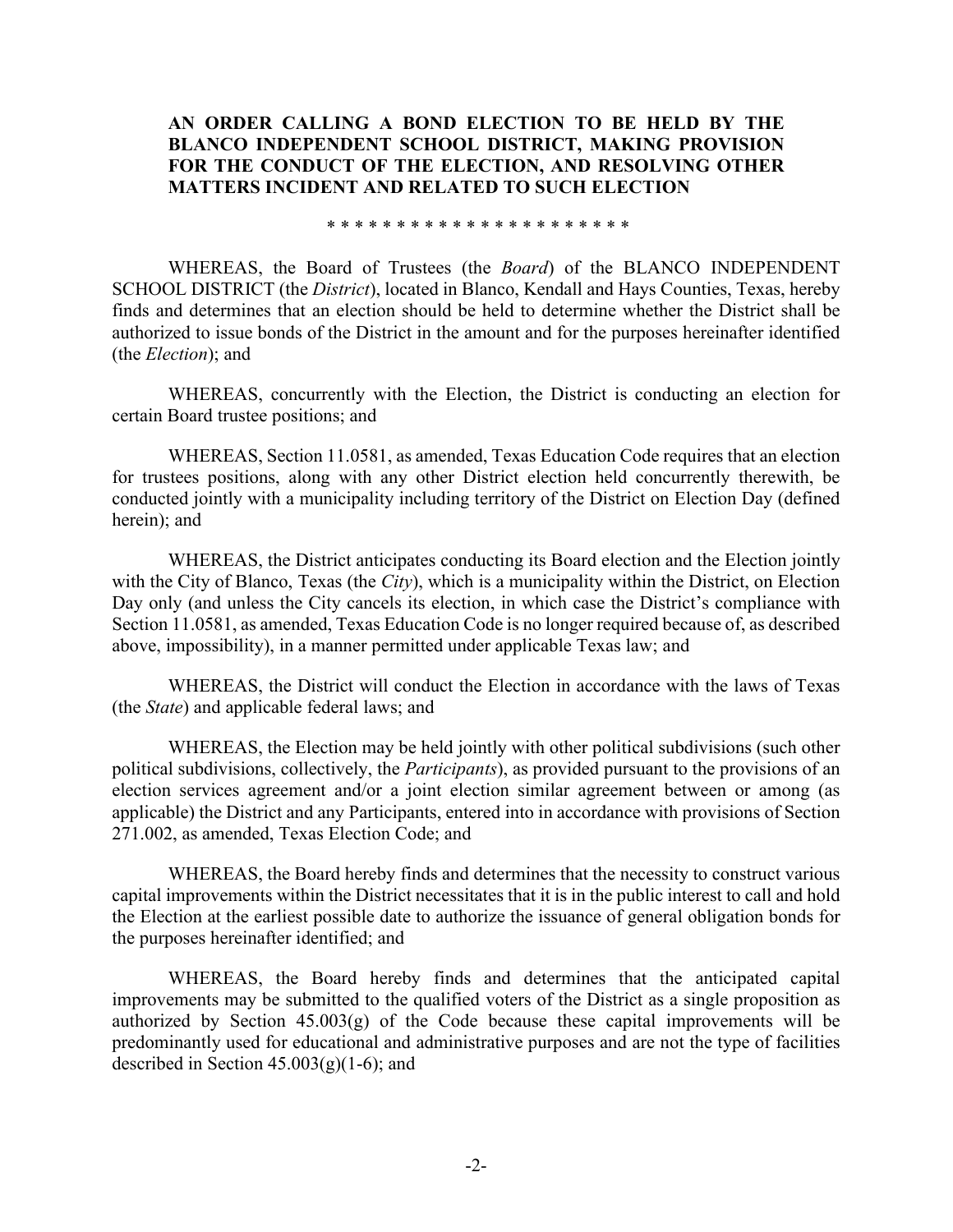WHEREAS, the Board hereby finds and determines that the actions hereinbefore described are in the best interests of the residents of the District; now, therefore,

BE IT ORDERED BY THE BOARD OF TRUSTEES OF THE BLANCO INDEPENDENT SCHOOL DISTRICT THAT:

SECTION 1: The Election shall be held in the BLANCO INDEPENDENT SCHOOL DISTRICT on the 7th day of May 2022 (*Election Day*), which is a uniform election date under the Texas Election Code, as amended, and is 78 or more days from the date of the adoption of this order (the *Order*), for the purpose of submitting the following measure to the qualified voters of the District:

### MEASURE A

"Shall the Board of Trustees of the Blanco Independent School District be authorized to issue and sell bonds of the District in the principal amount not to exceed \$40,000,000 for the purposes of designing, constructing, renovating, improving, upgrading, updating, acquiring, and equipping school facilities (and any necessary or related removal of existing facilities), including renovations of existing school facilities, construction of an Educational Center for the Arts and athletics building at the high school, construction of a new gymnasium at the elementary school, and District-wide accessibility, security and technology upgrades, such bonds to mature serially or otherwise (not more than 40 years from their date) in accordance with law; any issue or series of such bonds to bear interest per annum at such rate or rates (fixed, floating, variable, or otherwise) as may be determined within the discretion of the Board of Trustees, provided that such rate or rates of interest shall not exceed the maximum rate per annum authorized by law at the time of the issuance of any issue or series of such bonds; and shall the Board of Trustees of the District be authorized to levy and pledge, and cause to be assessed and collected, annual ad valorem taxes on all taxable property in the District sufficient, without limit as to rate or amount, to pay the principal of and interest on the bonds?"

SECTION 2: One or more school election precincts are hereby established for the purpose of holding the Election, and one or more polling places are hereby designated for holding the Election in the school election precincts as identified in Exhibit A to this Order (which is incorporated herein by reference for all purposes). At least 79 days prior to the scheduled Election Day, or as soon thereafter as is reasonably practicable, the President, Board of Trustees, the Superintendent of Schools, or the respective designees thereof, in coordination with the City and the Participants, if any and as applicable, will appoint the Presiding Judge, Alternate Presiding Judges, Election Clerks, and all other election officials for the Election, together with any other necessary changes to election practices and procedures and can correct, modify, or change the Exhibits to this Order based upon the final locations and times agreed upon by the District, the City, and the Participants, if any and as applicable, to the extent permitted by applicable law.

A. The Presiding Judge shall appoint not less than two resident qualified voters of the District to act as clerks in order to properly conduct the Election. To the extent required by the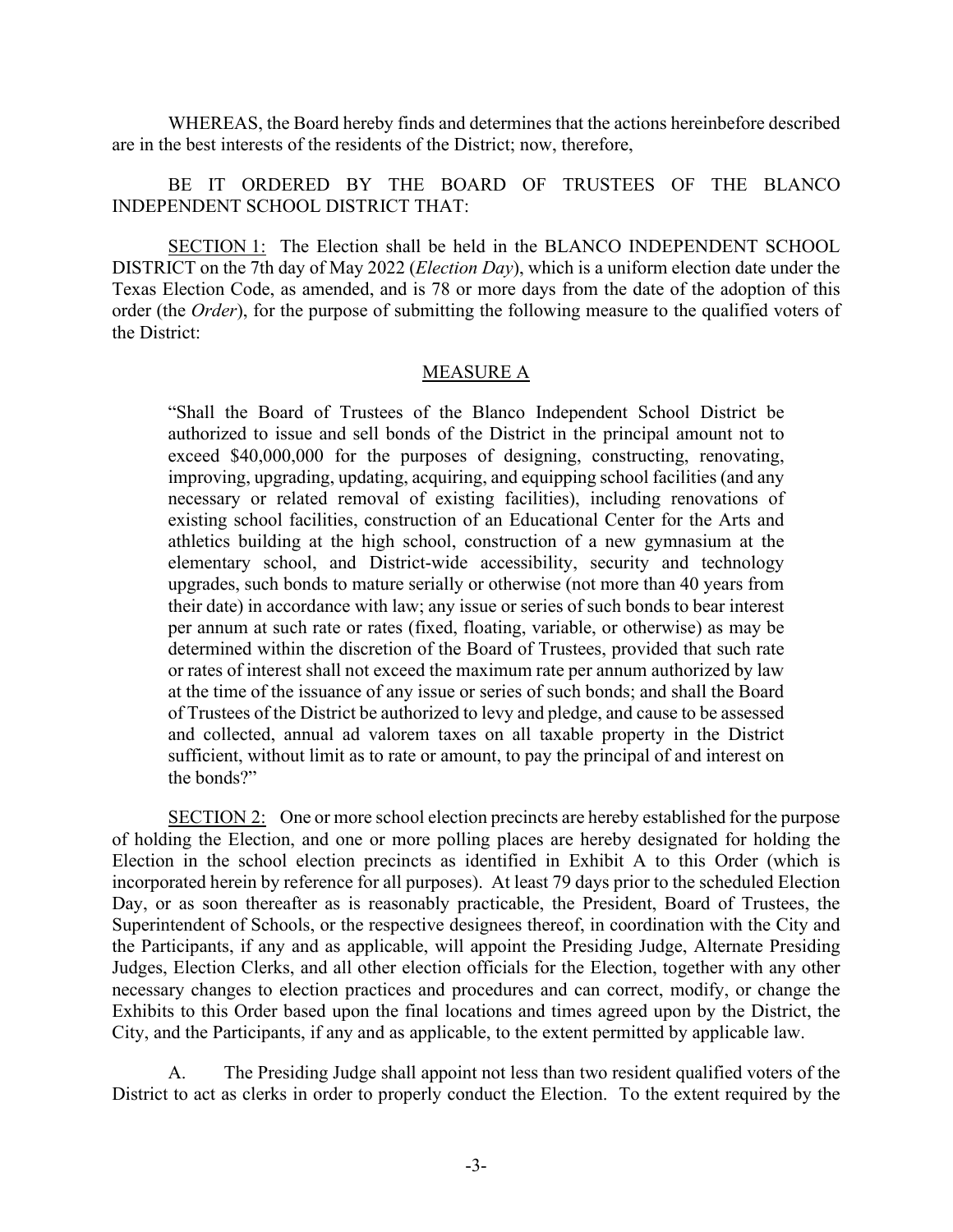Texas Election Code, as amended, or other applicable law, the appointment of these clerks must include a person fluent in the Spanish language to serve as a clerk to render oral aid in the Spanish language to any voter desiring such aid at the polls on Election Day. If the Presiding Judge appointed actually serves, the Alternate Presiding Judge shall serve as one of the clerks. In the absence of the Presiding Judge, the Alternate Presiding Judge shall perform the duties of the Presiding Judge of the election precinct.

B. On Election Day, the polls shall be open as designated on Exhibit A.

C. The main early voting location is designated in Exhibit B to this Order (which is incorporated herein by reference for all purposes). The individual named as the Early Voting Clerk as designated in Exhibit B is hereby appointed as the Early Voting Clerk to conduct such early voting in the Election. The Early Voting Clerk shall appoint the Deputy Early Voting Clerks. This office or place shall remain open to permit early voting on the days and at the times as stated in Exhibit B. Early voting shall commence as provided on Exhibit B and continue through the date set forth on Exhibit B, all as provided by the provisions of the Texas Election Code, as amended.

An Early Voting Ballot Board is hereby established for the purpose of processing early voting results. The individual designated in Exhibit B as the Presiding Judge of an Early Voting Ballot Board is hereby appointed the Presiding Judge of the indicated Early Voting Ballot Board. The Presiding Judge shall appoint not less than two resident qualified voters of the District to serve as members of the Early Voting Ballot Board.

SECTION 3: Electronic voting machines may be used in holding and conducting the Election on Election Day; provided, however, in the event the use of such electronic voting machines is not practicable, the Election may be conducted on Election Day by the use of paper ballots (except as otherwise provided in this section). Electronic voting machines or paper ballots may be used for early voting by personal appearance (except as otherwise provided in this section). Pursuant to Section 61.012, as amended, Texas Election Code, the District shall provide at least one accessible voting system in each polling place used in the Election. Such voting system shall comply with Texas and federal laws establishing the requirement for voting systems that permit voters with physical disabilities to cast a secret ballot. Any legally permissible voting method may be used for early voting and Election Day voting by personal appearance. Certain early voting may be conducted by mail.

SECTION 4: The District shall utilize a Central Counting Station (the *Station*) as provided by Section 127.001, *et seq.*, as amended, Texas Election Code. The Early Voting Clerk, or the designee thereof, is hereby appointed as the Manager of the Station who will establish a written plan for the orderly operation of the Station in accordance with the provisions of the Texas Election Code. The Board authorizes the Early Voting Clerk, or the designee thereof, to appoint the Tabulation Supervisor, and the Programmer of the Station and may appoint Station clerks as needed or desirable. Lastly, the District hereby appoints the Secretary of the Board as the Presiding Judge of the Station.

SECTION 5: The official ballot shall be prepared in accordance with the provisions of the Texas Election Code, as amended, so as to permit voters to vote "FOR" or "AGAINST" the aforesaid measure which shall appear on the ballot substantially as follows: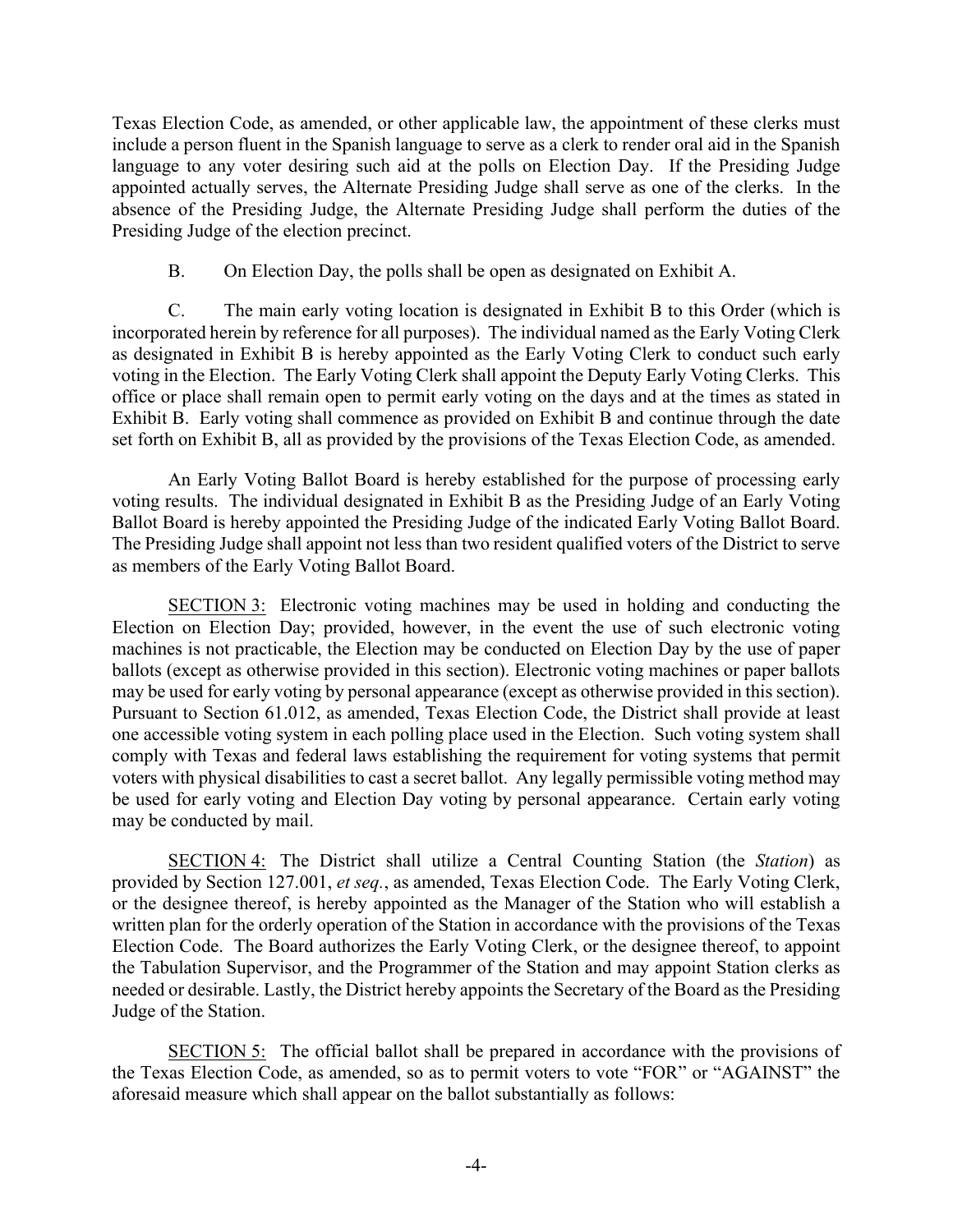#### MEASURE A

"THE ISSUANCE OF \$40,000,000 OF BONDS BY THE BLANCO INDEPENDENT SCHOOL DISTRICT FOR SCHOOL FACILITIES (INCLUDING RENOVATIONS OF EXISTING SCHOOL FACILITIES, CONSTRUCTION OF AN EDUCATIONAL CENTER FOR THE ARTS AND ATHLETICS BUILDING AT THE HIGH SCHOOL, CONSTRUCTION OF A NEW GYMNASIUM AT THE ELEMENTARY SCHOOL, AND DISTRICT-WIDE ACCESSIBILITY, SECURITY AND TECHNOLOGY UPGRADES) AND THE LEVYING OF A TAX IN PAYMENT THEREOF. THIS IS A PROPERTY TAX INCREASE."

SECTION 6: All resident, qualified voters of the District shall be permitted to vote at the Election, and on Election Day, such voters shall vote at the designated polling place. The Election shall be held and conducted in accordance with the provisions of the Texas Election Code, as amended, except as modified by the provisions of the Texas Education Code, as amended, and as may be required by law. To the extent required by law, all election materials and proceedings relating to the Election shall be printed in both English and Spanish.

SECTION 7: Notice of election, including a Spanish translation thereof, shall be published at least one time in a newspaper of general circulation in the District, with such publication occurring not more than 30 days and not less than 10 days before Election Day. Moreover, a substantial copy of this Order and the voter information attached as Exhibit C, including a Spanish translation thereof, shall be posted (i) on the bulletin board used for posting notices of Board meetings not less than 21 days prior to Election Day, (ii) in three additional public places within the District's boundaries not later than 21 days prior to Election Day, (iii) in a prominent location at each polling place on Election Day and during early voting, and (iv) in a prominent location on the District's internet website not less than 21 days prior to Election Day. A sample ballot shall be posted on the District's internet website not less than 21 days prior to Election Day.

SECTION 8: As required by and in accordance with Section  $3.009(b)(5)$  and (7) through (9) of the Texas Election Code, the District, as of the date of this order, had outstanding an aggregate principal amount of debt equal to \$6,190,000; the aggregate amount of the interest owed on such District debt obligations, through respective maturity, totaled \$421,741.50; and the District levied an ad valorem debt service tax rate for its outstanding debt obligations of \$0.1150 per \$100 of taxable assessed valuation. Based on the bond market conditions on the date of the Board's adoption of this Order, the maximum interest rate for any series of bonds authorized at the Election is 3.50% (expressed as a net effective interest rate applicable to any such series of bonds). The bonds that are the subject of this Election shall mature serially or otherwise over a specified number of years (but not more than 40 years from their date), as prescribed by applicable Texas law, though the District estimates that, based on current bond market conditions, such bonds will amortize over a 25-year period from their respective date of issue. The foregoing estimated maximum net effective interest rate and amortization period are only estimates, provided for Texas statutory compliance; they do not serve as a cap on the per annum interest rate at which any series of bonds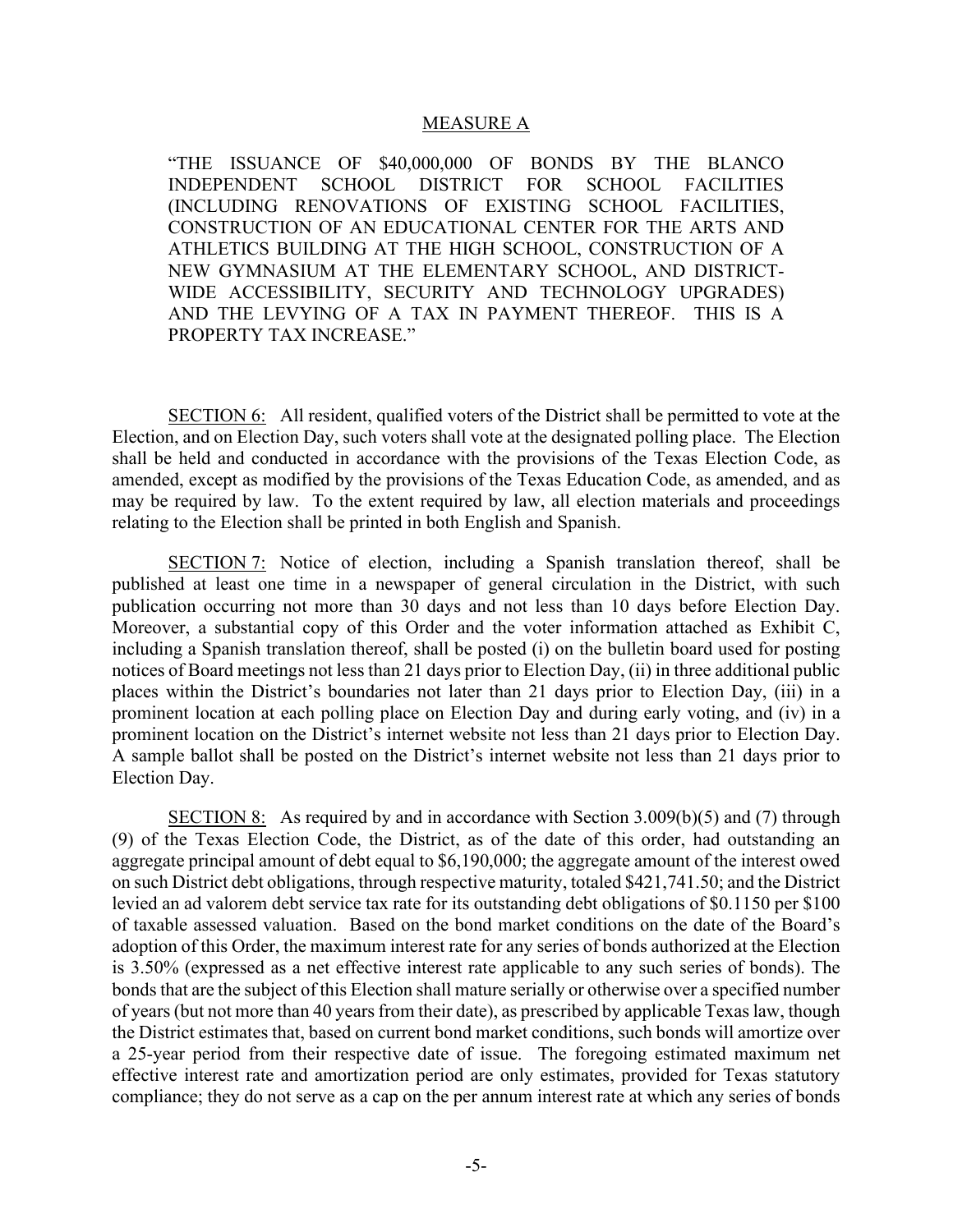authorized at the Election may be sold, or the amortization period for bonds that are the subject of this Election.

SECTION 9: The Board authorizes the President, Board of Trustees, the Superintendent of Schools, or the respective designee of either of such parties, to negotiate and enter into one or more joint election agreements, election services contracts, and/or similar contracts or agreements with the County, the City, and any Participants if desired or if required to comply with applicable law, as permitted and in accordance with the provisions of the Texas Election Code, as amended. In addition, the Board authorizes the President, Board of Trustees, the Superintendent of Schools, or the respective designee of either of such parties to make such technical modifications to this Order that are necessary for compliance with applicable Texas or federal law or to carry out the intent of the Board, as evidenced herein.

SECTION 10: The recitals contained in the preamble hereof are hereby found to be true, and such recitals are hereby made a part of this Order for all purposes and are adopted as a part of the judgment and findings of the Board.

SECTION 11: All orders and resolutions, or parts thereof, which are in conflict or inconsistent with any provision of this Order are hereby repealed to the extent of such conflict, and the provisions of this Order shall be and remain controlling as to the matters ordered herein.

SECTION 12: This Order shall be construed and enforced in accordance with the laws of the State of Texas and the United States of America.

SECTION 13: It is officially found, determined, and declared that the meeting at which this Order is adopted was open to the public and public notice of the time, place, and subject matter of the public business to be considered at such meeting, including this Order, was given, all as required by Chapter 551, as amended, Texas Government Code.

SECTION 14: If any provision of this Order or the application thereof to any person or circumstance shall be held to be invalid, the remainder of this Order and the application of such provision to other persons and circumstances shall nevertheless be valid, and the Board hereby declares that this Order would have been enacted without such invalid provision.

SECTION 15: This Order shall be in force and effect from and after its final passage, and it is so ordered.

\* \* \*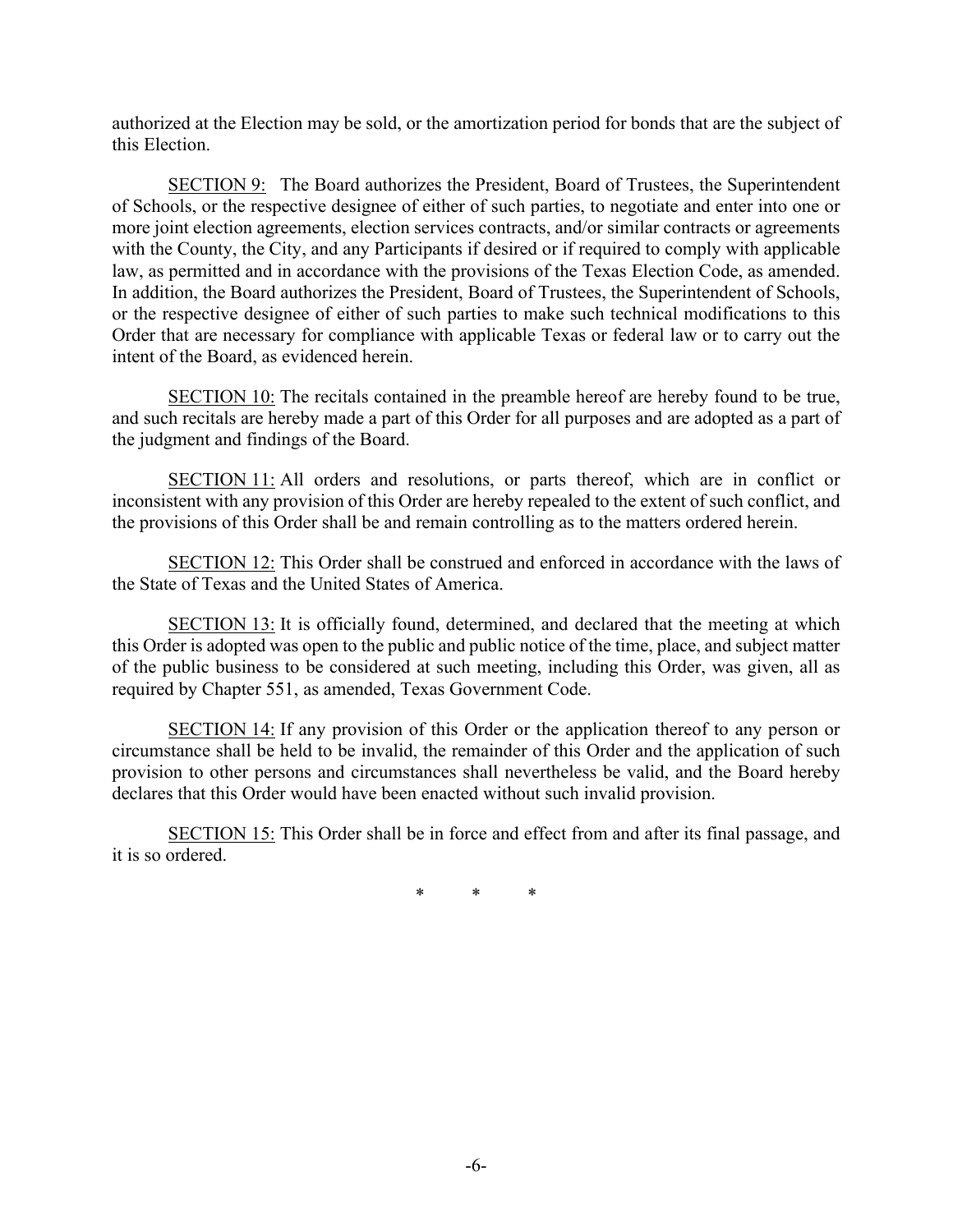## **Exhibit A**

### **ELECTION DAY PRECINCT AND POLLING INFORMATION**

Election Day: May 7, 2022 Election Day Polling Locations open from 7 a.m. to 7 p.m. Presiding Judge and Alternate: Connie Granberg and Dixie Hall.

| <b>District</b><br>Precinct | <b>Blanco</b><br>County<br><b>Precincts</b> | <b>Havs</b><br>County<br><b>Precincts</b> | Kendall<br>County<br><b>Precincts</b> | <b>Polling Place</b>                                                                  |
|-----------------------------|---------------------------------------------|-------------------------------------------|---------------------------------------|---------------------------------------------------------------------------------------|
|                             | 102, 402                                    | 335, 337                                  | <b>BLSD</b>                           | <b>Blanco ISD Administration Building</b><br>814 Eleventh Street, Blanco, Texas 78606 |

*[The remainder of this page intentionally left blank.]*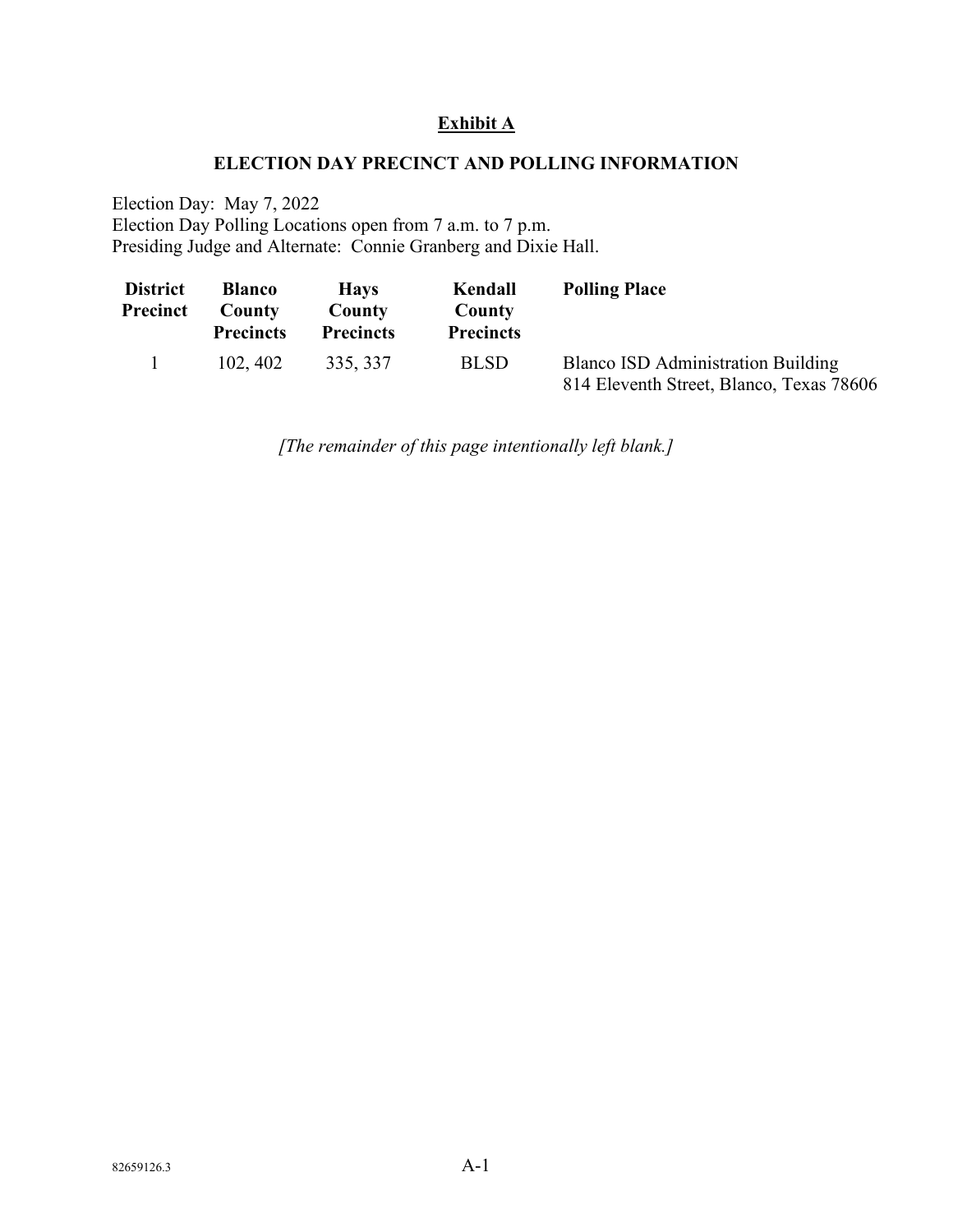## **Exhibit B**

### **EARLY VOTING**

Early Voting Clerk: Landa Jones, 814 Eleventh Street, Blanco, Texas 78606.

Presiding Judge of the Early Voting Ballot Board: Connie Granberg

| <b>Blanco ISD Administration Building</b> |  |  |  |  |
|-------------------------------------------|--|--|--|--|
| 814 Eleventh Street, Blanco, Texas 78606  |  |  |  |  |

| Monday, April 25, 2022, Wednesday, April 27, 2022,<br>Friday, April 29, 2022 | 7:00 a.m. $-6:00$ p.m. |
|------------------------------------------------------------------------------|------------------------|
| Tuesday, April 26, 2022, and Thursday April 28, 2022                         | 7:00 a.m. $-7:00$ p.m. |
| Monday, May 2, 2022 through Tuesday, May 3, 2022                             | 7:00 a.m. $-6:00$ p.m. |

**Early Voting By Mail**: Applications for voting by mail should be received no later than the close of business (4:00 p.m.) on Tuesday, April 26, 2022. Applications should be sent to:

> Landa Jones Early Voting Clerk 814 Eleventh Street Blanco, Texas 78606 fax: 830-833-2019 email: landa.jones@blancoisd.org

If an application for ballot by mail is faxed or emailed (or if a federal postcard application is faxed), the applicant must also mail the original application so that the early voting clerk receives the original no later than four days after receiving the emailed or faxed copy.

*[The remainder of this page intentionally left blank.]*